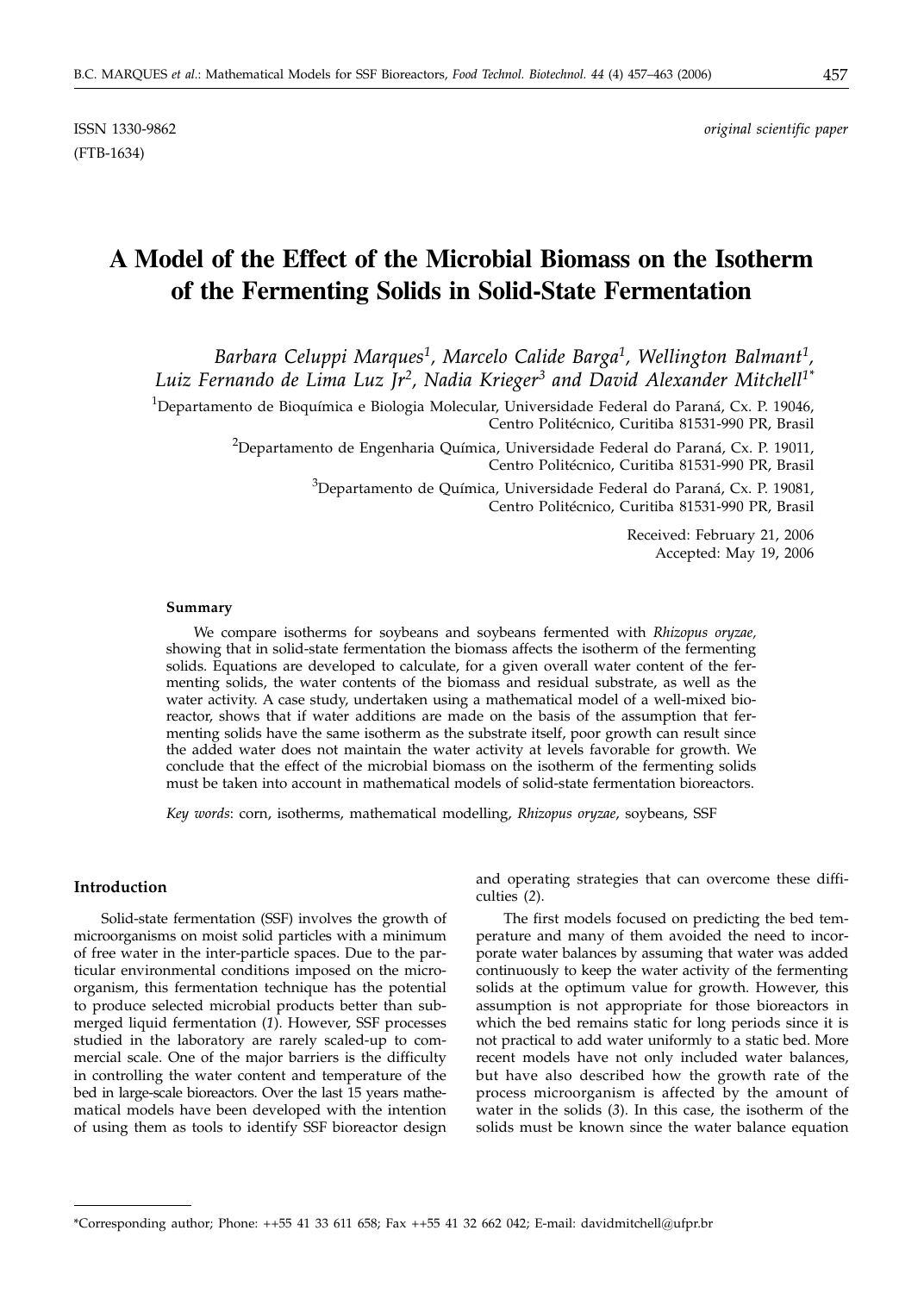calculates the water content of the solids, but the driving force for evaporation and the growth rate of the process microorganism are related to the water activity.

Almost all current models assume implicitly that the isotherm of the fermenting solids (*i.e.* the mixture of growing biomass and residual substrate) is equal to the isotherm of the substrate itself. The current paper shows that this is not true and develops a method to calculate the water activity of the fermenting solids for a given overall water content. It then uses a modelling case study to demonstrate that the effect of the biomass on the isotherm needs to be taken into account in mathematical models of SSF bioreactors.

# **Material and Methods**

#### *Microorganism and media*

Spore suspensions (107 spores/mL) of *Rhizopus oryzae* ATCC 34612 were prepared from fresh cultures grown on potato dextrose agar at 34 °C. Starch agar contained, per 100 mL of 0.038 M phosphate buffer (pH=7): cassava starch 3 g,  $(NH_4)_2SO_4$  1 g, agar 3 g and 0.25 mL of a commercial plant fertilizer (Ouro Verde).

#### *Preparation of soybeans and biomass*

Dehulled soybeans were soaked in excess water for 24 h, drained, and then autoclaved at 121  $\degree$ C for 15 min. There were three different treatments. Firstly, for the soybean isotherm, the autoclaved soybeans were used directly. Secondly, for the isotherm of the fermented solids, 1 mL of spore suspension was added to 3 g of soybeans. Thirdly, for the biomass isotherm, 0.1 mL of spore suspension was spread over the surface of starch agar plates, which were incubated at 34 °C for 68 h. At this time a thick mat of biomass had completely covered the surface of the agar; this biomass mat was peeled from the agar. Isotherms of these treated samples were then determined as described below.

## *Determination of isotherms*

Soybeans, fermented solids and biomass were placed on supports above salt solutions within hermetically- -sealed jars, which were incubated at 34 °C. The water activities of saturated and unsaturated salt solutions at this temperature were taken from the literature, being 0.990, 0.953, 0.932 and 0.913 for NaCl solutions of 0.3, 1.4, 2.0 and 2.5 molal, respectively, and 0.977, 0.902, 0.850 and 0.802 for saturated solutions of  $K_2SO_4$ , BaCl<sub>2</sub>, KCl and (NH4)SO4, respectively (*4,5*). Equilibration took 21 days for samples involving soybeans and 9 days for biomass mats. Samples were then dried at 55 °C to constant mass. All points represent means of triplicates.

# *Modelling*

A model of a well-mixed bioreactor, such as that shown in Fig. 1, was used to show the consequences of assuming that the fermenting substrate has the same isotherm as the substrate itself. A well-mixed bioreactor was selected since for demonstration purposes there is no advantage of using a more complex model to predict temperature and moisture gradients within a static bed.



**Fig. 1.** The well-mixed bioreactor with key details of the operating strategy

The model has many similarities with the model of dos Santos *et al*. (*6*), however, instead of assuming that the solid and air phases are in equilibrium with one another, the model treats the air and gas phases as different subsystems, in the same manner as was done in the mathematical model of von Meien and Mitchell (*7*). Since the model is simply an adaptation of models that have been described in detail previously, the development of the model equations is not described here. Rather, Eqs. 1 to 16 of the model are listed in Table 1, while Table 2 explains the symbols and lists parameter values and initial values of variables.

To solve the model, the quantities shown in parentheses after the equation names in Table 1 were first isolated on the left hand side. The equations were then integrated numerically using the FORTRAN subroutine DRKGS, which uses a fourth-order Runge Kutta algorithm with automatic step size adjustment (*8*).

## **Results**

# *Isotherms of soybeans, fermented solids and biomass*

For a given water activity, the water content of soybeans fermented with *Rhizopus oryzae* (*i.e.* fermented solids) is higher than that of the soybeans themselves, indicating that the presence of the fungal biomass affects the isotherm (Fig. 2). The scatter in the results for the fermented solids is due to the fact that the biomass content within these solids varied. Presumably the equilibrium water content for a given water activity depends on the biomass content of the sample.



Fig. 2. Isotherms at 34 °C of ( $\bullet$ ) soybeans, ( $\blacksquare$ ) fermented solids (*i.e.* inoculated with *Rhizopus oryzae*) and (<sup>O</sup>) biomass of *Rhizopus oryzae*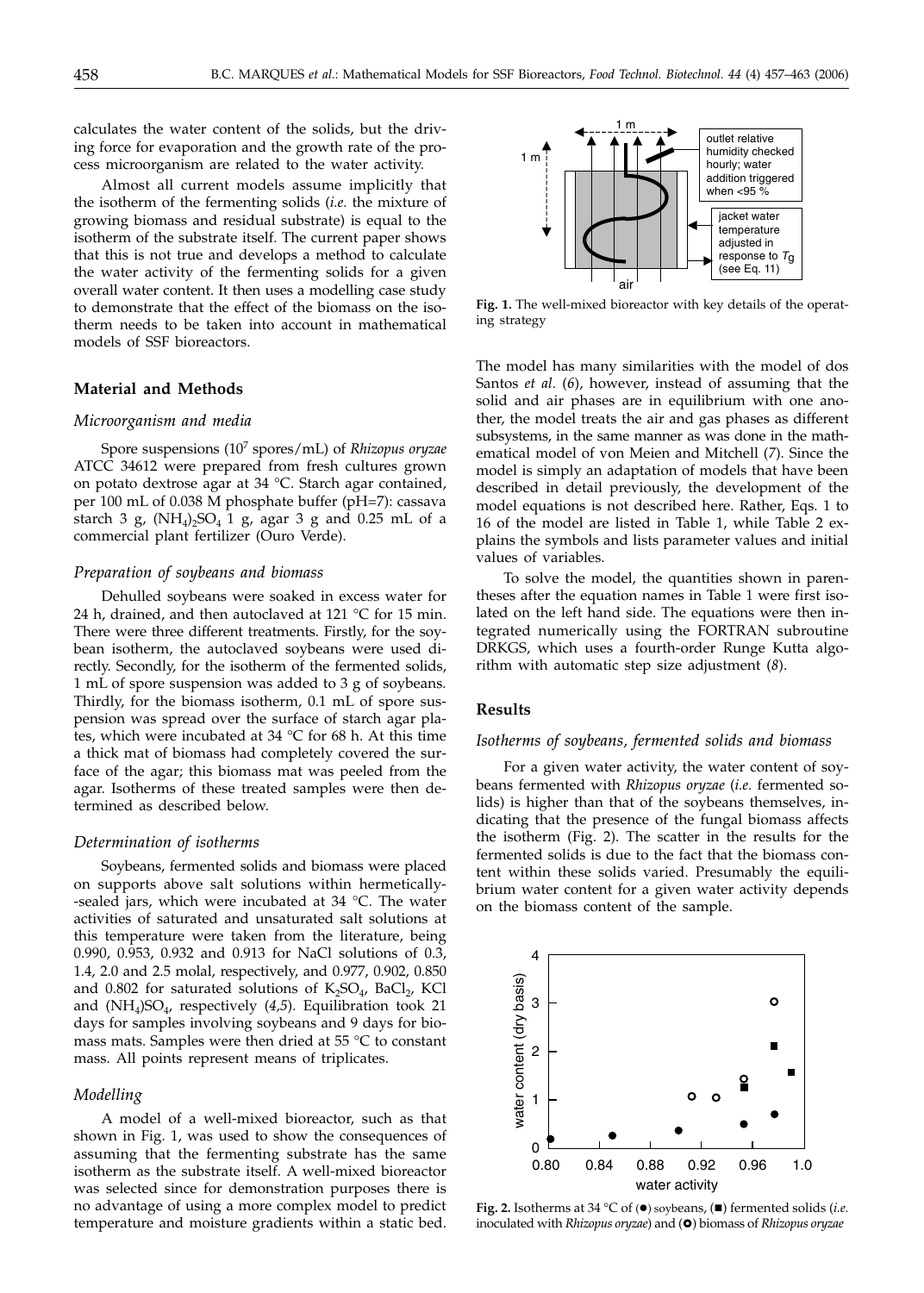Table 1. Model equations

Bioreactor wall energy balance 
$$
(T_b)
$$
  
\n
$$
BC_{\text{Pb}} \frac{dT_b}{dt} = h_{\text{gb}} (T_g - T_b) A \varepsilon + h_{\text{sb}} (T_s - T_b) A (1 - \varepsilon) - h_{\text{bw}} (T_b - T_w) A
$$
\n
$$
/1 / (1 - \varepsilon) A
$$

Gas phase energy balance (*T*g)

$$
G(C_{\rm{Pg}} + HC_{\rm{PV}}) \frac{dT_{\rm{g}}}{dt} = F_{\rm{in}} C_{\rm{Pg}} (T_{\rm{in}} - T_{\rm{g}}) + h(T_{\rm{s}} - T_{\rm{g}})V - h_{\rm{gb}} (T_{\rm{g}} - T_{\rm{b}}) A\varepsilon + F_{\rm{in}} C_{\rm{PV}} (H_{\rm{in}} T_{\rm{in}} - HT_{\rm{g}}) \quad /2 / (1 + \frac{1}{\varepsilon})
$$

Gas phase water balance (*H*)

$$
\frac{d(GH)}{dt} = F_{\text{in}} (H_{\text{in}} - H) + K(W - W_{\text{sat}})V
$$
\n<sup>(3)</sup>

Solid phase energy balance (*T*s)

$$
M(C_{\rm Pm} + W C_{\rm Pw})\frac{dT_s}{dt} = Y_{\rm QX}\frac{dX}{dt} - h(T_s - T_g)V - K(W - W_{\rm sat})\lambda V - h_{\rm sb}(T_s - T_b)(1 - \varepsilon)A
$$

Solid phase water balance (*W*)

$$
\frac{d(MW)}{dt} = Y_{\text{WX}} \frac{dX}{dt} - K (W - W_{\text{sat}}) V
$$

Growth

$$
\frac{dX}{dt} = \mu X \left( 1 - \frac{X}{X_m} \right) \tag{6}
$$

Consumption of dry solids

$$
\frac{dM}{dt} = \left(1 - \frac{1}{Y_{\rm NS}}\right)\frac{dX}{dt}
$$

Water-activity-based growth dependence

$$
\mu_{\text{FW}} = 1.0538 \exp(-131.6a_{\text{w}}^3 + 94.996a_{\text{w}}^2 + 214.219a_{\text{w}} - 177.668) \tag{8}
$$

Temperature-based growth dependence

$$
\mu_{\text{FT}} = \frac{8.31 \times 10^{11} \exp\left(\frac{-70225}{R(T_s + 273)}\right)}{1 + 1.3 \times 10^{47} \exp\left(\frac{-283356}{R(T_s + 273)}\right)}
$$
\n<sup>(9)</sup>

Specific growth rate constant

$$
\mu = \mu_{\rm opt} \left( \mu_{\rm FW} \, \mu_{\rm FT} \right)^{0.5} \tag{10}
$$

Temperature of water in the jacket

$$
T_{\rm w} = T^* - (T_{\rm s} - T^*) \tag{11}
$$

Solids-air mass transfer coefficient

$$
K = (2.469 - 0.0177T_g)W - 0.514 + 0.00618T_g
$$

Solids-air heat transfer coefficient

$$
h = 44209.85 \left( \frac{4F_{\text{in}}}{\pi B_0^2} \frac{(T_{\text{g}} + 273)}{0.0075P} \right)^{0.6011} \tag{13}
$$

Handerson equation (inverse direction)

$$
W^* = \left(-\frac{\ln(1-a_w)}{a}\right)^{\frac{1}{b}}
$$

Water content of the fermenting solids for a given water activity

$$
W^* = (1 - X) \left( \frac{\ln(1 - a_w)}{-a} \right)^{\frac{1}{b}} + X \left( \frac{\ln(1 - a_w)}{-c} \right)^{\frac{1}{d}}
$$
 (15)

Mass of water to be added to the bed

$$
M_{\rm W} = (W_{\rm target} - W)M
$$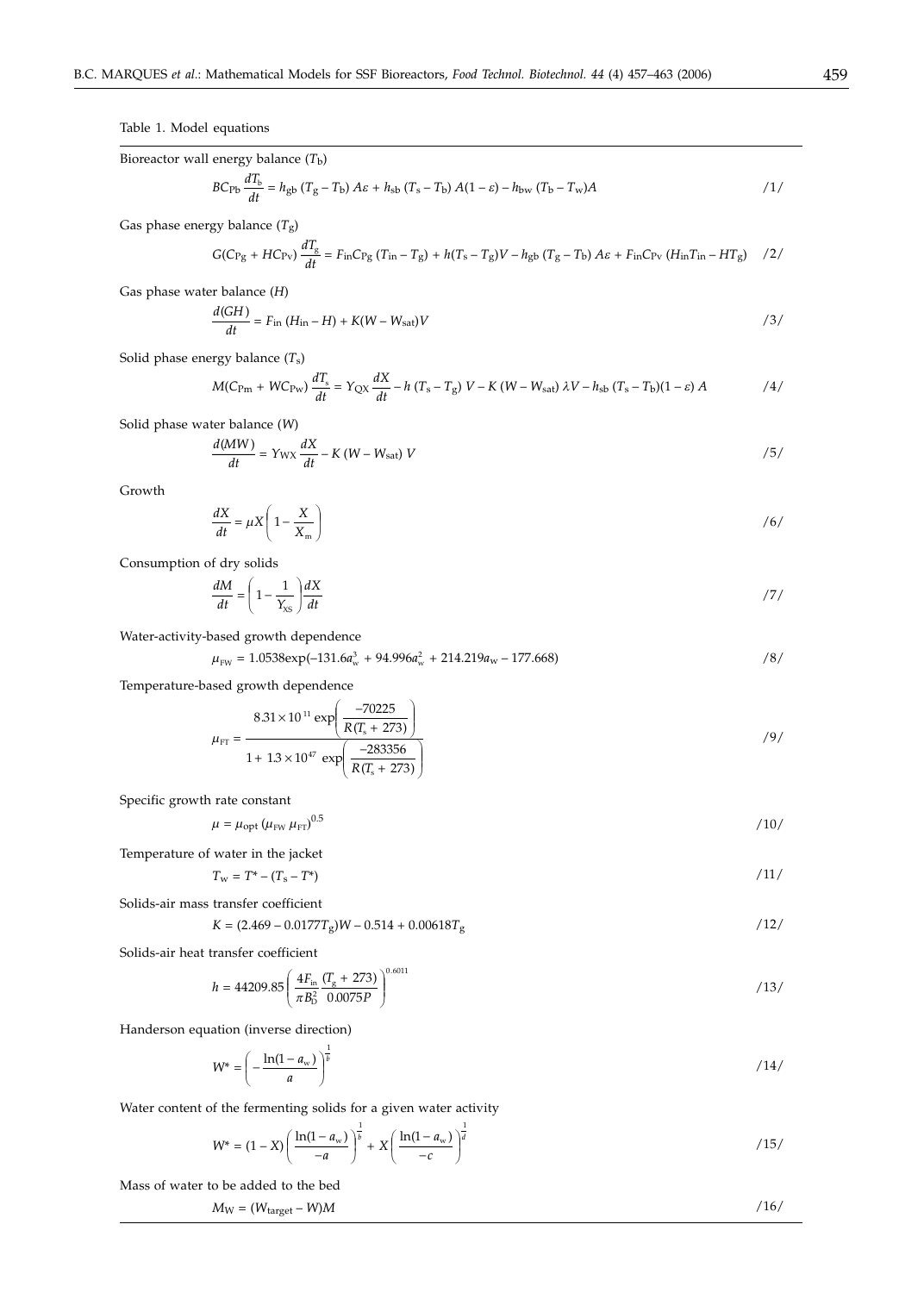|                           | Significance                                                                                              | Value and unit                                                   |
|---------------------------|-----------------------------------------------------------------------------------------------------------|------------------------------------------------------------------|
| а                         | Parameter of Handerson equation for substrate                                                             | 4.9888 (soybeans)                                                |
|                           |                                                                                                           | 25.49780 (corn)                                                  |
| А                         | Area for heat transfer across bioreactor wall                                                             | $3.14 \text{ m}^2$                                               |
| $a_{\rm wg}$ <sup>*</sup> | Outlet gas humidity set point                                                                             | 0.95                                                             |
| $a_{\rm wg}$              | Gas phase water activity                                                                                  | 0.99 (initial value)                                             |
| $a_{\text{wgin}}$         | Water activity of the inlet air                                                                           | 0.5                                                              |
| $a_w$                     | Fermenting solids water activity                                                                          | 0.99 (initial value)                                             |
| $a_{\rm ws}$              | Water activity of the residual substrate                                                                  | Eq. 17                                                           |
| $a_{\rm wx}$              | Water activity of the biomass                                                                             | Eq. 18                                                           |
| b                         | Parameter of Handerson equation for substrate                                                             | $0.7202$ (soybeans)                                              |
|                           |                                                                                                           | 1.557454 (corn)                                                  |
| B                         | Total mass of bioreactor wall                                                                             | $122.8 \text{ kg}$                                               |
| B <sub>D</sub>            | Bed diameter                                                                                              | $1.0 \text{ m}$                                                  |
| $\mathcal C$              | Parameter of Handerson equation for biomass                                                               | 2.5503                                                           |
| $C_{\rm Pb}$              | Bioreactor wall heat capacity                                                                             | 420 J/(kg $\cdot$ °C)                                            |
| $C_{\text{Pg}}$           | Heat capacity of dry air                                                                                  | 1000 J/(kg· °C)                                                  |
| $C_{\rm Pm}$              | Dry matter heat capacity                                                                                  | 2500 J/( $kg \cdot {}^{\circ}C$ )                                |
| $C_{\rm Pv}$              | Water vapor heat capacity                                                                                 | 1791 J/(kg· $°C$ )                                               |
| $C_{\text{PW}}$           | Heat capacity of liquid water                                                                             | 4184 J/(kg· $°C$ )                                               |
| d                         | Parameter of Handerson equation for biomass                                                               | 0.3596                                                           |
| $F_{\rm in}$              | Dry air flow rate                                                                                         | $0.015 \text{ kg/s}$                                             |
| G                         | Mass of dry gas in the inter-particle spaces                                                              | $0.448 \text{ kg}$                                               |
| h                         | Solids-air heat transfer coefficient                                                                      | Eq. 13, $W/(m^3 \cdot {}^{\circ}C)$                              |
| $h_{\text{bw}}$           | Wall/jacket heat transfer coefficient                                                                     | 200 W/( $m^2 \cdot {}^{\circ}C$ )                                |
| $h_{\text{gb}}$           | Gas/wall heat transfer coefficient                                                                        | 200 W/( $m^2 \cdot {}^{\circ}C$ )                                |
| $h_{\rm sb}$              | Solids/wall heat transfer coefficient                                                                     | 200 W/( $m^2 \cdot {}^{\circ}C$ )                                |
| Н                         | Gas phase humidity                                                                                        | 0.018 kg/kg (initial value)                                      |
| $H_{\rm in}$<br>K         | Humidity of the inlet air<br>Solids-air mass transfer                                                     | $0.018$ kg/kg<br>Eq. 12, $\text{kg}/(\text{s} \cdot \text{m}^3)$ |
| M                         | Total dry solids                                                                                          | 177.1 kg (initial value)                                         |
| $M_W$                     | Mass of water to be added to the bed                                                                      | Eq. 16, kg                                                       |
| P                         | Overall pressure                                                                                          | 760 mm Hg                                                        |
| R                         | Universal gas constant                                                                                    | 8.314 J/(mol· $°C$ )                                             |
| t                         | Time (independent variable)                                                                               | 0 h (initial value)                                              |
| Ть                        | Bioreactor wall temperature                                                                               | 35 °C (initial value)                                            |
| $T_{\rm g}$               | Gas phase temperature                                                                                     | 35 °C (initial value)                                            |
| $T_{\rm in}$              | Inlet air temperature                                                                                     | 35 °C                                                            |
| $T_{\rm s}$               | Fermenting solids temperature                                                                             | 35 °C (initial value)                                            |
| $T_{\mathrm{w}}$          | Cooling water temperature                                                                                 | 35 °C (initial value)                                            |
| $T^\ast$                  | Set point (Eq. 11)                                                                                        | 35 °C                                                            |
| V                         | Overall bed volume                                                                                        | $0.785 \text{ m}^3$                                              |
| W                         | Water content of the fermenting solids, dry basis                                                         | 0.895 kg/kg (initial value)                                      |
| $W^*$                     | Calculated solids water content, dry basis                                                                | Eqs. 14 and 15, kg/kg                                            |
| $W_{\rm s}$               | Water content of the residual substrate, dry basis                                                        | Eq. $20$                                                         |
| $W_{\text{sat}}$          | Water content that the solids need to have in order to be in equilibrium<br>with the gas phase, dry basis | Eq. $15$ , kg/kg                                                 |
| W <sub>target</sub>       | Water content for the solids to be at the water activity that they had at<br>zero time, dry basis         | Eq. 14 or 15 as indicated in<br>Table 3, kg/kg                   |
| $W_{\rm x}$               | Water content of the biomass, dry basis                                                                   | Eq. 21, $kg/kg$                                                  |
| Χ                         | Biomass content of the fermenting solids                                                                  | $0.002 \text{ kg/kg}$ (initial value)                            |
| $X_{m}$                   | Maximum biomass content of the fermenting solids                                                          | $0.25 \text{ kg/kg}$                                             |
| Yox                       | Heat yield from growth                                                                                    | 8.37 MJ/kg                                                       |
| Y <sub>WX</sub>           | Water yield from growth                                                                                   | $0.3 \text{ kg/kg}$                                              |
| Yxs                       | Biomass yield from substrate                                                                              | $0.5 \text{ kg/kg}$                                              |
| ε                         | Effective bed porosity                                                                                    | 0.5                                                              |
| λ                         | Enthalpy of water vaporization                                                                            | $2.414$ MJ/kg                                                    |
| $\mu$                     | Specific growth rate constant                                                                             | Eq. 10, $h^{-1}$                                                 |
| $\mu_{\text{\tiny{FW}}}$  | Fractional specific growth rate based on water activity                                                   | Eq. 8, dimensionless                                             |
| $\mu_{\text{FT}}$         | Fractional specific growth rate based on temperature                                                      | Eq. 9, dimensionless                                             |
| $\mu_{\text{opt}}$        | Optimal value of the specific rate constant                                                               | $0.236 h^{-1}$                                                   |

Table 2. Values used for the simulation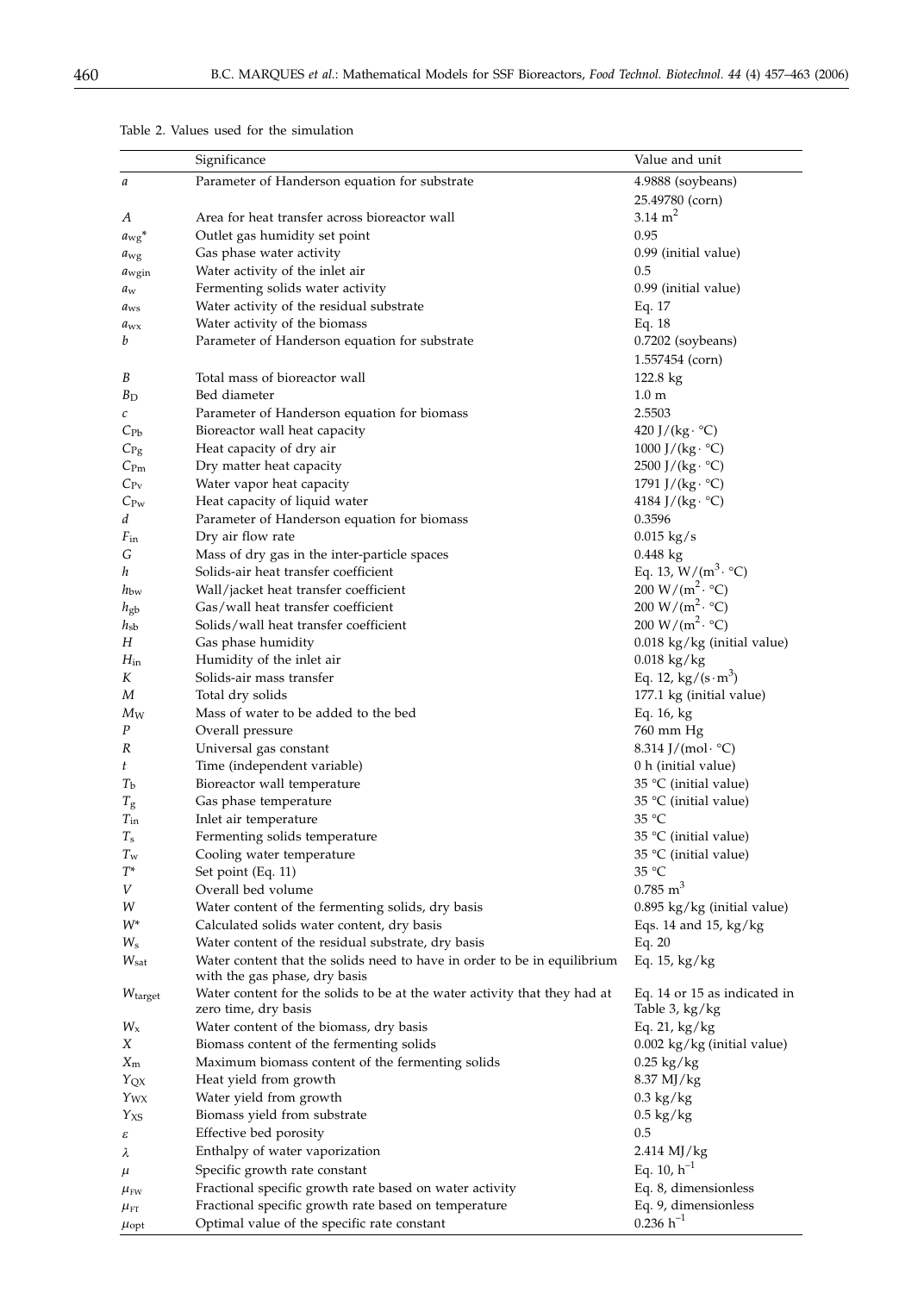One possible strategy to quantify the effect of the biomass on the isotherm would be to ferment the soybeans for different times and then to measure the amount of biomass before determining the isotherm. However, this strategy is not feasible due to the impossibility of obtaining a reliable estimate of the biomass. Direct separation of the biomass from the residual beans is not possible since the mycelium is tightly attached. Several indirect methods for biomass estimation were considered but were not feasible. Firstly, protein measurements cannot be used since both the fungal biomass and the soybeans contain protein and, since the fungus degrades soybean protein, it would be impossible to determine the amount of new fungal protein from global protein measurements. Secondly, the glucosamine content of the biomass varies markedly during the growth cycle (*9*), as also occurs for the related species *R. oligosporus* (*10*), making it impossible to obtain reliable estimates of the amount of biomass from the glucosamine levels in the fermenting substrate. Given these difficulties, we determined the isotherms of soybeans and biomass separately and then used a mathematical technique (described in the next section) to estimate the water activity of a sample of fermented solids from the overall water content.

For a given water activity, the equilibrium water content of biomass is significantly higher than that of soybeans (Fig. 2). For example, at a water activity of 0.98, which might typically be maintained in SSF processes involving species of *Rhizopus*, the water content of biomass is four times greater than that of soybeans.

# *Mathematical technique for combining the isotherms of soybeans and biomass*

Mathematical models of SSF bioreactors typically calculate the dry biomass content of the dry solids (*X*, kg/kg), the overall dry solids (*M*, kg) and the overall water content on a dry basis (*W*, kg/kg). This information can be used to determine the water activity of a sample for a given overall water content. Firstly, the Handerson equation is used to describe the isotherm of soybeans and biomass, respectively (*11*):

$$
a_{\rm ws} = 1 - \exp(-a W_{\rm s}^{\rm b}) \qquad \qquad /17/
$$

$$
a_{\rm wx} = 1 - \exp(-c \, W_{\rm x}^{\rm d}) \qquad \qquad /18/
$$

where  $a$ ,  $b$ ,  $c$  and  $d$  are fitting constants,  $W_s$  and  $W_x$  are the water contents on a dry basis (kg/kg) of the soybeans and biomass, respectively, and  $a_{ws}$  and  $a_{wx}$  are the water activities of the soybeans and biomass, respectively. Then, assuming that the beans and the biomass within a given sample of fermented soybeans are in equilibrium, it is possible to write:

$$
a_{\rm w} = a_{\rm ws} = a_{\rm wx} \qquad \qquad /19/
$$

As a consequence, the values within the parentheses of Eqs. 17 and 18 must be equal:

$$
aW_{\rm s}^{\rm b} = cW_{\rm x}^{\rm d} \tag{20}
$$

Rearrangement of Eq. 20 gives the biomass water content in terms of the soybean water content:

$$
W_{\rm x} = \left(aW_{\rm s}^{\rm b}/c\right)^{1/d} \tag{21/}
$$

Finally, an equation can be written that expresses the overall water content as a function of the water contents of the soybeans and biomass:

$$
W = \frac{(M - XM)W_s + XMW_x}{M}
$$

Substituting Eq. 21 into Eq. 22 and canceling out *M* gives:

$$
W = (1 - X)W_{\rm s} + X(aW_{\rm s}^{\rm b}/c)^{1/d} \qquad \qquad /23/
$$

Given values of *X* and *W*, Eq. 23 can be solved for *W*s. This must be done numerically (*e.g.* by the bisection method) since it is not possible to isolate  $W_s$  on the left hand side. Once W<sub>s</sub> is determined, it can be substituted back into Eq. 17 to calculate the water activity of the fermenting solids.

# *The consequences of not taking the effect of biomass on the isotherm into account*

Two slightly different mathematical models of a well-mixed 785-litre SSF bioreactor (see Fig. 1 and Tables 1 and 2) are used to explore the consequences of not taking into account the effect of the biomass on the isotherm of the fermenting solids: they differ with respect to the equation used to calculate the isotherm of the fermenting solids (Table 3). The equation used affects not only the time at which the outlet gas humidity is predicted to fall to the set point value (triggering a mixing event), but also the calculation of the amount of water to be added during a mixing event. Note that in the case study the intention of adding water is to bring the water activity back to the initial water activity of the solids, *a*wso.

Model 1 takes into account the influence of the biomass on the isotherm of the fermenting solids (Table 3). For the purposes of this model-based case study, its predictions are taken as the true performance of the bioreactor when it is operated correctly. In this context, correct operation means that the water added during a mixing event is exactly the amount necessary to bring the water activity of the fermenting substrate back to  $a_{\text{wso}}$ . Model 2 is identical to Model 1 except that the calculation of the water to be added is based on the incorrect assumption that the isotherm of the fermenting solids is identical to that of the substrate itself (Table 3).

The two models are solved for the growth of *R. oryzae* on corn and on soybeans. In order to obtain the fitting parameters *a*, *b*, *c* and *d* for Eqs. 17 and 18, which are listed in Table 2, the Handerson equation is fitted to the

Table 3. Specific features of the two models $a$ 

| To calculate                  | Model 1                           | Model 2                           |
|-------------------------------|-----------------------------------|-----------------------------------|
| $W^* = W_{\text{target}}$     | Eq. 15, $a_{\rm w} = a_{\rm wso}$ | Eq. 14, $a_{\rm w} = a_{\rm wso}$ |
| $W^* = W_{\text{sat}}$        | Eq. 15, $a_{\rm w} = a_{\rm wg}$  | Eq 15, $a_{\rm w} = a_{\rm wg}$   |
| $a_{\text{ws}}$ for a given W | Eq. 23 then Eq. 17                | Eq. 23 then Eq. 17                |

<sup>a</sup>The symbol on the right hand side of an equal sign is substituted where the symbol on the left hand side appears in the equation in Table 2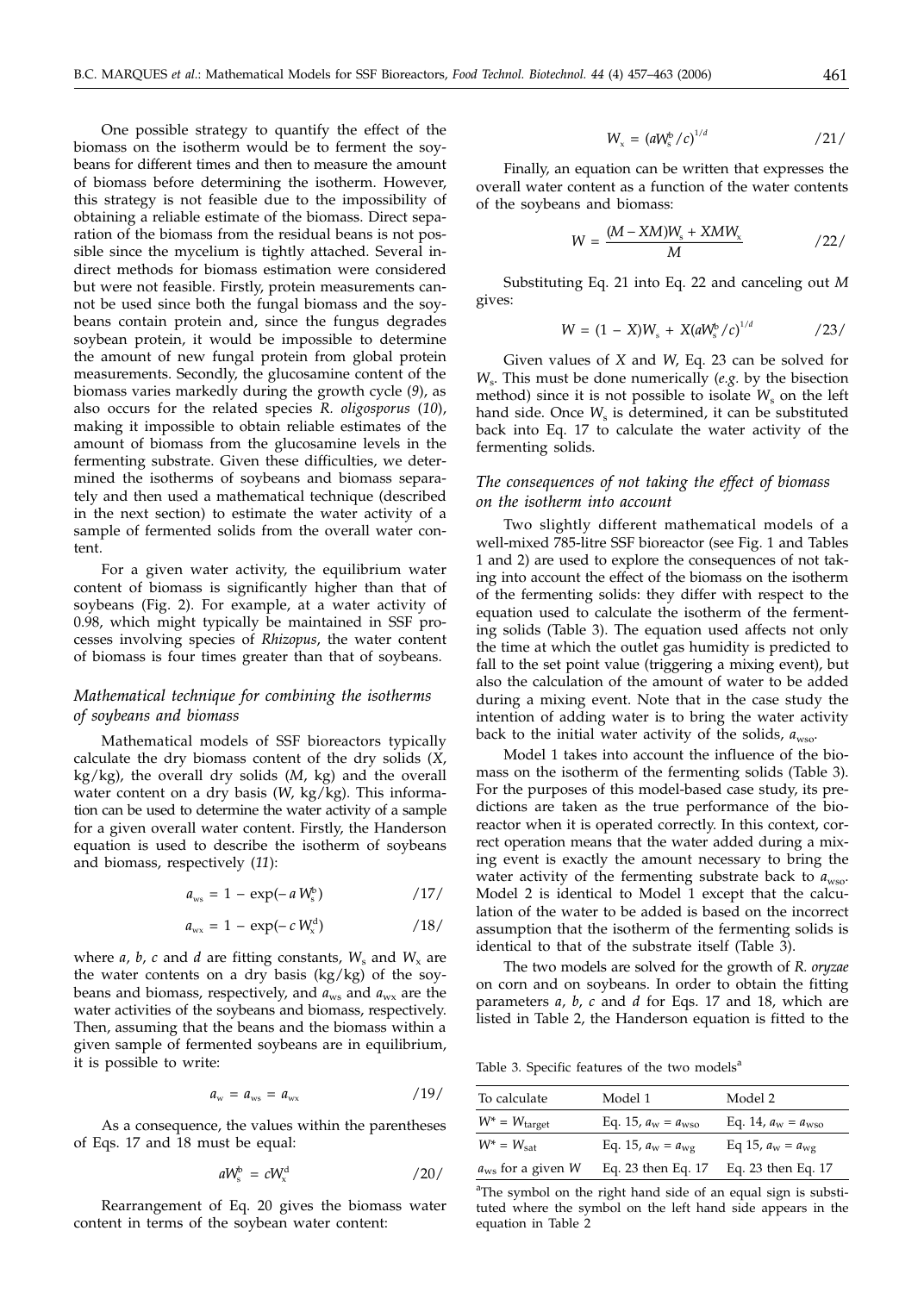isotherm for corn at 34 °C used by von Meien and Mitchell (*7*) and to the isotherms for soybeans and biomass at 34 °C shown in Fig. 2.

The importance of using the correct isotherm is most apparent for corn which, for a given water activity, has a lower water content than do soybeans (Fig. 3). If the correct model (Model 1) is used to estimate water requirements, then deceleration of growth due to low water activities will be avoided (Fig. 3c). However, if the amount of water added during mixing events is calculated on the incorrect assumption that the isotherm of the fermenting solids is identical to that of the substrate itself, then there will be hourly additions of 0.5 to 1.0 kg of water over the period from 22 to 100 h. These additions will maintain the water content of the fermenting solids constant (Fig. 3a), but, due to the changing properties of the fermenting solids in terms of the relative proportions of residual substrate and biomass, the water content of the solids must in fact rise in order to keep the water activity within the optimal range. The water activity therefore falls to values below 0.95, which are unfavorable for growth, and remains at these low values from 20 h onwards (Fig. 3b).

With soybeans, the predicted bioreactor performance in terms of biomass production is not significantly different between the two models over the first 50 h since there is no need for water addition during this period (Fig. 4). Note that the fermentation would in fact not be extended past 50 h since by this time the biomass has already reached 98 % of its maximum value.

### **Discussion and Conclusions**

Our results show that fermenting solids can have an isotherm that is quite different from that of the substrate itself. Corona *et al.* (*12*) found similar results when they determined isotherms at various incubation times during the growth of *Gibberella fujikuroi* on a solid substrate consisting of wheat bran and soluble starch. As in the present study, for a given water activity, the water content of the fermenting solids was significantly higher than the water content of the substrate itself.

If the effect of the biomass on the isotherm of the fermenting substrate is not taken into account in mathematical models of SSF bioreactors, then the predictions of the models will be wrong. A model that assumes that the isotherm of fermenting solids is identical to that of the substrate not only will fail to predict the changes in the water activity that occur during the fermentation, but also will underestimate the amount of water that needs





**Fig. 3.** Predictions made by the three models for growth of *Rhizopus oryzae* on corn. (a) Actual water content of the fermenting solids on a dry basis; (b) Water activity of the fermenting solids; (c) Total dry mass of biomass within the bioreactor. Key:  $($ ----Bioreactor performance that would be expected if water additions were made according to Model 1, which recognizes that the biomass and substrate have different isotherms;  $(- - -)$ Bioreactor performance that would be expected if water additions were made according to Model 2, which assumes that the fermenting substrate has the same isotherm as the substrate itself

**Fig. 4.** Predictions made by the two models for growth of *Rhizopus oryzae* on soybeans. (a) Actual water content of the fermenting solids on a dry basis; (b) Water activity of the fermenting solids; (c) Total dry mass of biomass within the bioreactor. Key: (------) Bioreactor performance that would be expected if water additions were made according to Model 1, which recognizes that the biomass and substrate have different isotherms;  $(- - -)$  Bioreactor performance that would be expected if water additions were made according to Model 2, which assumes that the fermenting substrate has the same isotherm as the substrate itself